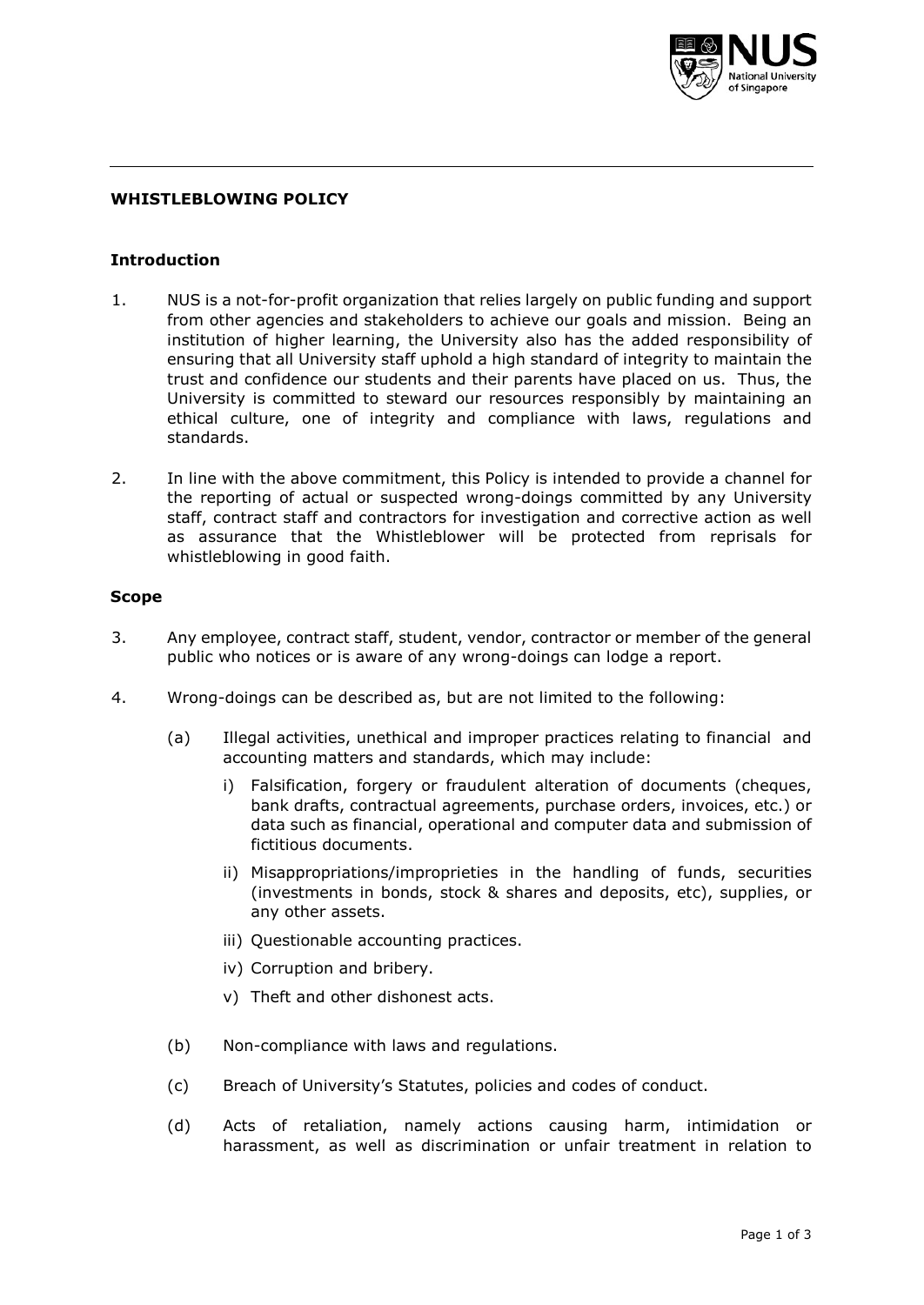employment or career against staff who have made an allegation or assisted in the investigation of an allegation.

# **Whistleblowing Reporting Channels**

5. The channels for reporting are:

| <b>Report To</b>                   | <b>Channels</b>                                                                                                                                                                                                                                                                                      |
|------------------------------------|------------------------------------------------------------------------------------------------------------------------------------------------------------------------------------------------------------------------------------------------------------------------------------------------------|
| Whistleblowing Unit                | Dedicated                                                                                                                                                                                                                                                                                            |
|                                    | · Email: whistleblow@nus.edu.sg                                                                                                                                                                                                                                                                      |
|                                    | • Postal address: Office of Internal Audit<br>(Marked "Confidential", Attention to<br>Whistleblowing Unit, and sealed in an<br>envelope)<br>University Hall<br>Tan Chin Tuan Wing<br>$IJHT #03-01$<br>21 Lower Kent Ridge Rd<br>Singapore 119077<br>- Telephone number: 65166209                     |
| 0r                                 | Or                                                                                                                                                                                                                                                                                                   |
| <b>Audit Committee</b><br>Chairman | Dedicated<br>· Email: <b>ACChair@nus.edu.sg</b><br>• Postal address: Office of Internal Audit<br>(Marked "Confidential", Attention to Audit<br>Committee Chairman and sealed in an<br>envelope)<br>University Hall<br>Tan Chin Tuan Wing<br>UHT #03-01<br>21 Lower Kent Ridge Rd<br>Singapore 119077 |

## **How to Make a Report**

- 6. The Whistleblower should ensure that all claims of wrong-doings are made in good faith. When making a report, he/she should provide as much details as possible in relation to:
	- (a) What is the alleged act?
	- (b) Who is involved in the act?
	- (c) When and where did it occur?
	- (d) What are the supporting documents and evidence?
- 7. The Whistleblower is encouraged to identify himself/herself and provide his/her contact details. Concerns raised anonymously are much less persuasive and may hinder investigation work as it is difficult to look into the matter or to protect the Whistleblower's position.